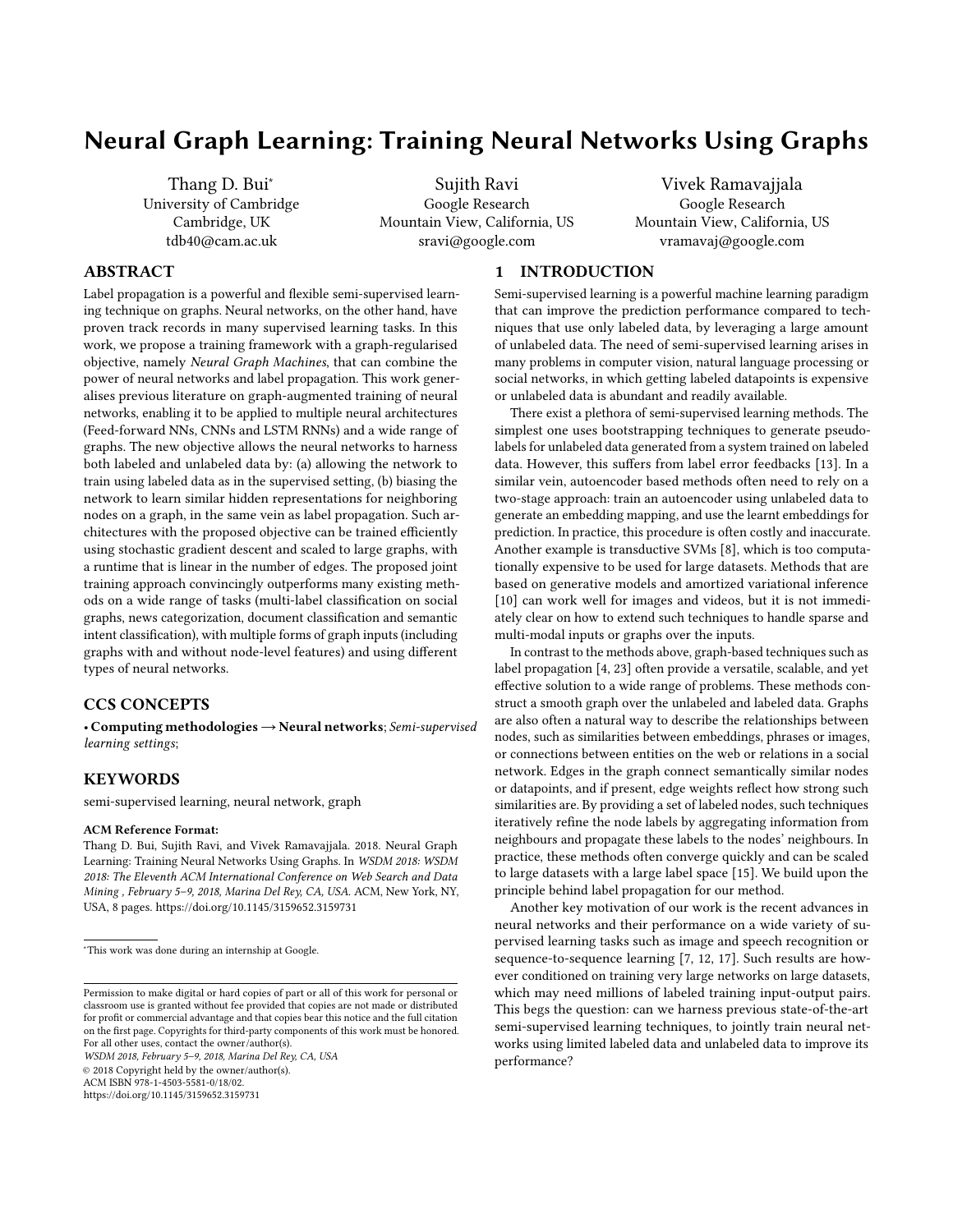WSDM 2018, February 5–9, 2018, Marina Del Rey, CA, USA Thang D. Bui, Sujith Ravi, and Vivek Ramavajjala

Contributions: We propose a discriminative training objective for neural networks with graph augmentation, that can be trained with stochastic gradient descent and efficiently scaled to large graphs. The new objective has a regularization term for generic neural network architectures that enforces similarity between nodes in the graphs, which is inspired by the objective function of label propagation. In particular, we show that:

- Graph-augmented neural network training can work for a wide range of neural networks, such as feed-forward, convolutional and recurrent networks. Additionally, this technique can be used in both inductive and transductive settings. It also helps learning in low-sample regime (small number of labeled nodes), which cannot be handled by vanilla neural network training.
- The framework can handle multiple forms of graphs, either naturally given or constructed based on embeddings and knowledge bases.
- As a by-product, our proposed framework provides a simple technique to finding smaller and faster neural networks that offer competitive performance with larger and slower non graph-augmented alternatives (see section [4.2\)](#page-4-0).

We experimentally show that the proposed training framework outperforms state-of-the-art or perform favourably on a variety of prediction tasks and datasets, involving text features and/or graph inputs and on many different neural network architectures (see section [4\)](#page-3-0).

The paper is organized as follows: we first review some background and literature, and relate them to our approach in section [2;](#page-1-0) we then detail the training objective and its properties in section [3;](#page-2-0) and finally we validate our approach on a range of experiments in section [4.](#page-3-0)

## <span id="page-1-0"></span>2 BACKGROUND AND RELATED WORKS

In this section, we will lay out the groundwork for our proposed training objective in section [3.](#page-2-0)

## 2.1 Neural network learning

Neural networks are a class of non-linear mapping from inputs to outputs and comprised of multiple layers that can potentially learn useful representations for predicting the outputs. We will view various models such as feed-forward neural networks, recurrent neural networks and convolutional networks under the same umbrella. Given a set of N training input-output pairs  $\{x_n, y_n\}_{n=1}^N$ , such neu-<br>rel networks are often trained by performing maximum likelihood Given a set of *I*v training input-output pairs  $(x_n, y_n)_{n=1}$ , such neural networks are often trained by performing maximum likelihood learning, that is, tuning their parameters so that the networks' outputs are close to the ground truth under some criterion,

$$
C_{NN}(\theta) = \sum_{n} c(g_{\theta}(x_n), y_n), \qquad (1)
$$

where  $g_{\theta}(t)$  denotes the overall mapping, parameterized by  $\theta$ , and  $c(t)$  denotes a loss function such as  $l-2$  for regression or cross en $c(\cdot)$  denotes a loss function such as *l*-2 for regression or cross entropy for classification. The cost function  $c$  and the mapping  $q$  are typically differentiable w.r.t θ, which facilitates optimisation via gradient descent. Importantly, this can be scaled to a large number of training instances by employing stochastic training using minibatches of data. However, it is not clear how unlabeled data, if

available, can be treated using this objective, or if extra information about the training set, such as relational structures can be used.

#### 2.2 Graph-based semi-supervised learning

In this section, we provide a concise introduction to graph-based semi-supervised learning using label propagation and its training objective. Suppose we are given a graph  $G = (V, E, W)$  where V is the set of nodes, E the set of edges and W the edge weight matrix. Let  $V_l$ ,  $V_u$  be the labeled and unlabeled nodes in the graph. The goal is to predict a soft assignment of labels for each node in the goal is to predict a soft assignment of labels for each node in the graph,  $\hat{Y}$ , given the training label distribution for the seed nodes,  $Y$ . Mathematically, label propagation performs minimization of the following convex objective function, for L labels,

<span id="page-1-1"></span>
$$
C_{\text{LP}}(\hat{Y}) = \mu_1 \sum_{v \in V_I} \left\| \hat{Y}_v - Y_v \right\|_2^2 + \mu_2 \sum_{v \in V, u \in \mathcal{N}(v)} w_{u,v} \left\| \hat{Y}_v - \hat{Y}_u \right\|_2^2 + \mu_3 \sum_{v \in V} \left\| \hat{Y}_v - U \right\|_2^2, \tag{2}
$$

subject to  $\sum_{i=1}^{L} \hat{Y}_{vl} = 1$ , where  $\mathcal{N}(v)$  is the neighbour node set of the node z<sub>1</sub> and *U* is the prior distribution over all labels *y'* of the node v, and U is the prior distribution over all labels,  $w_{u,v}$  is the edge weight between nodes u and v, and u, up and u is the edge weight between nodes u and v, and  $\mu_1$ ,  $\mu_2$ , and  $\mu_3$ are hyperparameters that balance the contribution of individual terms in the objective. The terms in the objective function above encourage that: (a) the label distribution of seed nodes should be close to the ground truth, (b) the label distribution of neighbouring nodes should be similar, and, (c) if relevant, the label distribution should stay close to our prior belief. This objective function can be solved efficiently using iterative methods such as the Jacobi procedure. That is, in each step, each node aggregates the label distributions from its neighbours and adjusts its own distribution, which is then repeated until convergence. In practice, the iterative updates can be done in parallel or in a distributed fashion which then allows large graphs with a large number of nodes and labels to be trained efficiently. [\[4\]](#page-6-3) and [\[15\]](#page-6-4) provide good surveys on the topic for interested readers.

There are many variants of label propagation that could be viewed as optimising modified versions of eq. [\(2\)](#page-1-1), and in essence balancing the smoothness constraint and the fitting constraint [\[22\]](#page-7-2). For example, manifold regularization [\[3\]](#page-6-8) replaces the label distribution  $\hat{Y}$  by a Reproducing Kernel Hilbert Space mapping from input features. Similarly, [\[18\]](#page-7-3) also employs such mapping but uses a feed-forward neural network instead. Both methods can be classified as inductive learning algorithms; whereas the original label propagation algorithm is transductive [\[19\]](#page-7-4).

<span id="page-1-2"></span>These aforementioned methods are closest to our proposed approach; however, there are key differences. Our work generalizes previously proposed frameworks for graph-augmented training of neural networks (e.g., [\[18\]](#page-7-3)) and extends it to new settings, for example, when there is only graph input and no features are available. Unlike the previous works, we show that the graph augmented training method can work with multiple neural network architectures (Feed-forward NNs, CNNs, RNNs) and on multiple prediction tasks and datasets using natural as well as constructed graphs. The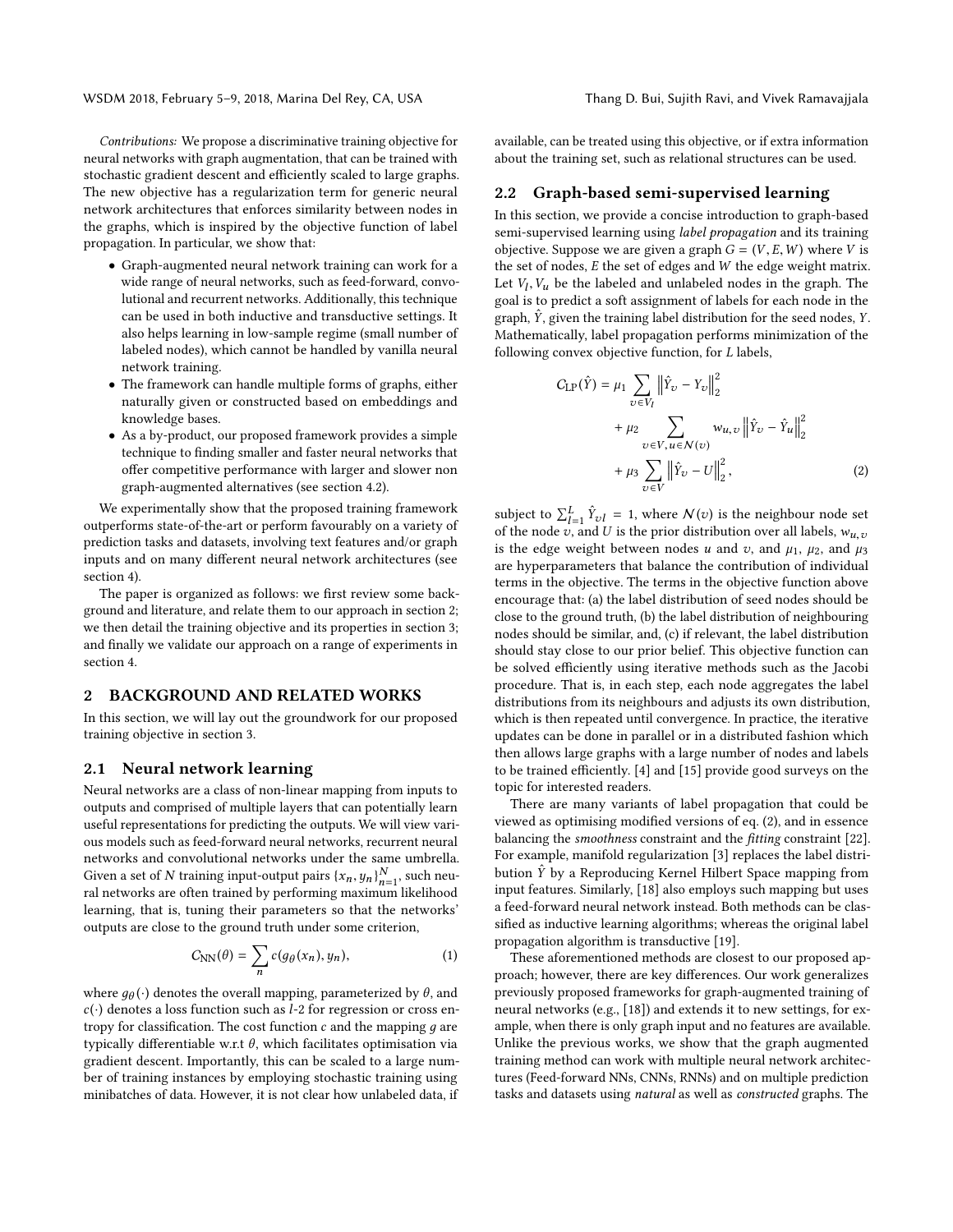Neural Graph Learning: Training Neural Networks Using Graphs WSDM 2018, February 5–9, 2018, Marina Del Rey, CA, USA

experiment results (see section [4\)](#page-3-0) clearly validate the effectiveness of this method in all these different settings, in both inductive and transductive learning paradigms. Besides the methodology, our study also presents an important contribution towards assessing the effectiveness of graph combined neural networks as a generic training mechanism for different architectures and problems, which was not well studied in previous work.

More recently, graph embedding techniques have been used to create node embedding that encode local structures of the graph and the provided node labels [\[14,](#page-6-9) [19\]](#page-7-4). These techniques target learning better node representations to be used for other tasks such as node classification. In this work, we aim to directly learn better predictive models from the graph. We compare our method to these two-stage (embedding + classifier) techniques in several experiments in section [4](#page-3-0)

Our work is also different and orthogonal to recent works on using neural networks on graphs, for example: [\[5,](#page-6-10) [11\]](#page-6-11) employ spectral graph convolution to create a neural-network like classifier. However, these approaches requires many approximations to arrive at a practical implementation. Here, we advocate a training objective that uses graphs to augment neural network learning, and works with many forms of graphs and with any type of neural network.

#### <span id="page-2-0"></span>3 NEURAL GRAPH MACHINES

In this section, we devise a discriminative training objective for neural networks, that is inspired bnormy the label propagation objective and uses both labeled and unlabeled data, and can be trained by stochastic gradient descent.

First, we take a close look at the two objective functions discussed in section [2.](#page-1-0) The label propagation objective (eq. [\(2\)](#page-1-1)) ensures the predicted label distributions of neighbouring nodes to be similar, while those of labeled nodes to be close to the ground truth. For example: if a cat image and a dog image are strongly connected in a graph, and if the cat node is labeled as animal, the predicted probability of the dog node being animal is also high. In contrast, the neural network training objective (eq. [\(1\)](#page-1-2)) only takes into account the labeled instances, and ensure correct predictions on the training set. As a consequence, a neural network trained on the cat image alone will not make an accurate prediction on the dog image.

Such shortcoming of neural network training can be rectified by biasing the network using prior knowledge about the relationship between instances in the dataset. In particular, for the domains we are interested in, training instances (either labeled or unlabeled) that are connected in a graph, for example, dog and cat in the above example, should have similar predictions. This can be done by encouraging neighboring data points to have a similar hidden representation learnt by a neural network, resulting in a modified objective function for training neural network architectures using both labeled and unlabeled datapoints. We call architectures trained using this objective Neural Graph Machines (NGM), and schematically illustrate the concept in figure [1.](#page-3-1) The proposed objective function is a weighted sum of the neural network cost and the label

propagation cost as follows,

<span id="page-2-1"></span>
$$
C_{\text{NGM}}(\theta) = \alpha_1 \sum_{(u,v) \in \mathcal{E}_{LL}} w_{uv} d(h_{\theta}(x_u), h_{\theta}(x_v))
$$
  
+  $\alpha_2 \sum_{(u,v) \in \mathcal{E}_{LL}} w_{uv} d(h_{\theta}(x_u), h_{\theta}(x_v))$   
+  $\alpha_3 \sum_{(u,v) \in \mathcal{E}_{UU}} w_{uv} d(h_{\theta}(x_u), h_{\theta}(x_v))$   
+  $\sum_{n=1}^{V_I} c(g_{\theta}(x_n), y_n),$  (3)

where  $\mathcal{E}_{LL}$ ,  $\mathcal{E}_{LU}$ , and  $\mathcal{E}_{UU}$  are sets of labeled-labeled, labeledunlabeled and unlabeled-unlabeled edges correspondingly,  $h(\cdot)$  represents the hidden representations of the inputs produced by the neural network, and  $d(\cdot)$  is a distance metric, and  $\{\alpha_1, \alpha_2, \alpha_3\}$  are hyperparameters. Note that we have separated the terms based on the edge types, as these can affect the training differently.

Our framework is general so that one can plug in either the hidden representations at any intermediate layer or the estimated soft label vector at the final layer. However, similar to any neural network regularisation scheme, it is not obvious what strategy works best in general. For example, forcing bottom layers (closer to the inputs) to be similar would have a stronger regularisation effect, and vice versa. In practice, we choose an l-1 or l-2 distance metric for  $d(\cdot)$ , and  $h(x)$  to be the last hidden layer of the neural network, or a cross-entropy cost for the predicted label vector.

#### 3.1 Connections to previous methods

The graph-dependent  $\alpha$  hyperparameters control the balance of the contributions of different edge types. When  $\{\alpha_i = 0\}_{i=1}^3$ , the proposed objective ignores the similarity constraint and becomes a the contributions of unferent edge types. when  $\{a_i = 0\}_{i=1}^n$ , the proposed objective ignores the similarity constraint and becomes a supervised-only neural network objective as in eq. [\(1\)](#page-1-2). When only  $\alpha_1 \neq 0$ , the training cost has an additional term for labeled nodes, that acts as a regularizer. When  $g_{\theta}(x) = h_{\theta}(x) = \hat{y}$ , where  $\hat{y}$  is the label distribution, the individual cost functions (c and d) are squared label distribution, the individual cost functions (c and d) are squared l-2 norm, and the objective is trained using  $\hat{y}$  directly instead of  $\theta$ , we arrive at the label propagation objective in eq. [\(2\)](#page-1-1). Therefore, the proposed objective could be thought of as a non-linear version of the label propagation objective, and a graph-regularized version of the neural network training objective.

#### 3.2 Network inputs and graph construction

Similar to graph-based label propagation, the choice of the input graphs is critical, to correctly bias the neural network's prediction. Depending on the type of the graphs and nodes in the graph, they can be readily available to use such as social networks or protein linking networks, or they can be constructed (a) using generic graphs such as Knowledge Bases, that consists of relationship links between entities, (b) using embeddings learnt by an unsupervised learning technique, or, (c) using sparse feature representations for each vertex. Additionally, the proposed training objective can be easily modified for directed graphs.

We have discussed using node-level features as inputs to the neural network. In the absence of such inputs, our training scheme can still be deployed using input features derived from the graph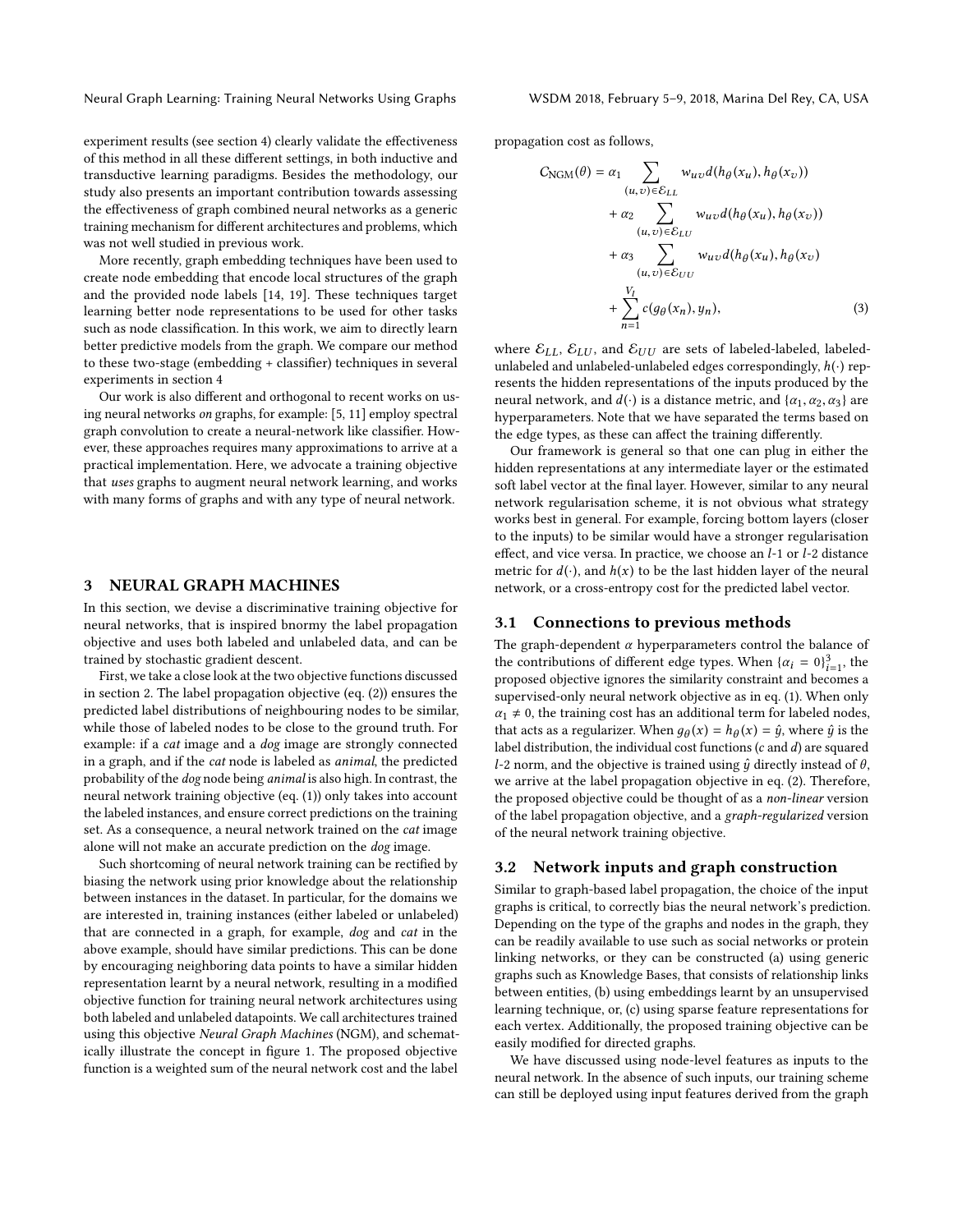WSDM 2018, February 5–9, 2018, Marina Del Rey, CA, USA Thang D. Bui, Sujith Ravi, and Vivek Ramavajjala

<span id="page-3-1"></span>

Figure 1: A: An example of a graph and feature inputs. In this case, there are two labeled nodes  $(x_i, x_j)$  and one unlabeled<br>node  $(x_i)$  and two edges. The feature vectors, one for each node, are used as neural network inpu node (x<sub>k</sub>), and two edges. The feature vectors, one for each node, are used as neural network inputs. B, C and D: Illustration<br>of Neural Graph Machine for feed-forward, convolution and recurrent networks respectively: the of Neural Graph Machine for feed-forward, convolution and recurrent networks respectively: the training flow ensures the neural net to make accurate node-level predictions and biases the hidden representations/embeddings of neighbouring nodes to be similar. In this example, we force  $h_i$  and  $h_j$  to be similar as there is an edge connecting  $x_i$  and  $x_j$  nodes. E: Illustration of how we can construct inputs to the neural network using the adjacency matrix. In this example, we have three nodes and two edges. The feature vector created for each node (shown on the right) has 1's at its index and indices of nodes that it's adjacent to.

itself. We show in figure [1](#page-3-1) and in experiments that the neighbourhood information such as rows in the adjacency matrix are simple to construct, yet powerful inputs to the network. These features can also be combined with existing features.

When the number of graph nodes is high, this construction can have a high complexity and result in a large number of input features. This can be avoided by several ways: (i) clustering the nodes and using the cluster assignments and similarities, (ii) learning an embedding function of nodes [\[14\]](#page-6-9), or (iii) sampling the neighbourhood/context [\[19\]](#page-7-4). In practice, we observe that the input space can be bounded by a constant, even for massive graphs, with efficient scalable methods like unsupervised propagation (i.e., propagating node identity labels across the graph and selecting ones with highest support as input features to neural graph machines).

#### 3.3 Optimization

The proposed objective function in eq. [\(3\)](#page-2-1) has several summations over the labeled points and edges, and can be equivalently written as follows,

$$
C_{\text{NGM}}(\theta) = \sum_{(u,v)\in \mathcal{E}_{LL}} [\alpha_1 w_{uv} d(h_{\theta}(x_u), h_{\theta}(x_v)) + c_{uv}] + \sum_{(u,v)\in \mathcal{E}_{LU}} [\alpha_2 w_{uv} d(h_{\theta}(x_u), h_{\theta}(x_v)) + c_u] + \sum_{(u,v)\in \mathcal{E}_{UU}} \alpha_3 w_{uv} d(h_{\theta}(x_u), h_{\theta}(x_v),
$$
 (4)

where

$$
c_{uv} = \frac{1}{|u|}c(g_{\theta}(x_u), y_u) + \frac{1}{|v|}c(g_{\theta}(x_v), y_v); \quad c_u = \frac{1}{|u|}c(g_{\theta}(x_u), y_u),
$$

|u| and  $|v|$  are the number of edges incident to vertices u and v, re-<br>spectively. The objective in its new form enables stochastic training spectively. The objective in its new form enables stochastic training to be deployed by sampling edges. In particular, in each training iteration, we use a minibatch of edges and obtain the stochastic gradients of the objective. To further reduce noise and speedup learning, we sample edges within a neighbourhood region, that is to make sure some sampled edges have shared end nodes.

#### 3.4 Complexity

The complexity of each epoch in training using eq. [\(4\)](#page-3-2) is  $O(M)$ where  $M = |\mathcal{E}|$  is the number of edges in the graph. In the case where there is a large number of unlabeled-unlabeled edges, they potentially do not help learning and could be ignored, leading to a lower complexity. One strategy to include them is self-training, that is to grow seeds or labeled nodes as we train the networks. We experimentally demonstrate this technique in section [4.4.](#page-5-0) Predictions at inference time can be made at the same cost as that of vanilla neural networks.

## <span id="page-3-0"></span>4 EXPERIMENTS

<span id="page-3-2"></span>In this section, we provide several experiments showing the efficacy of the proposed training objective on a wide range of tasks, datasets and network architectures. All the experiments are done using a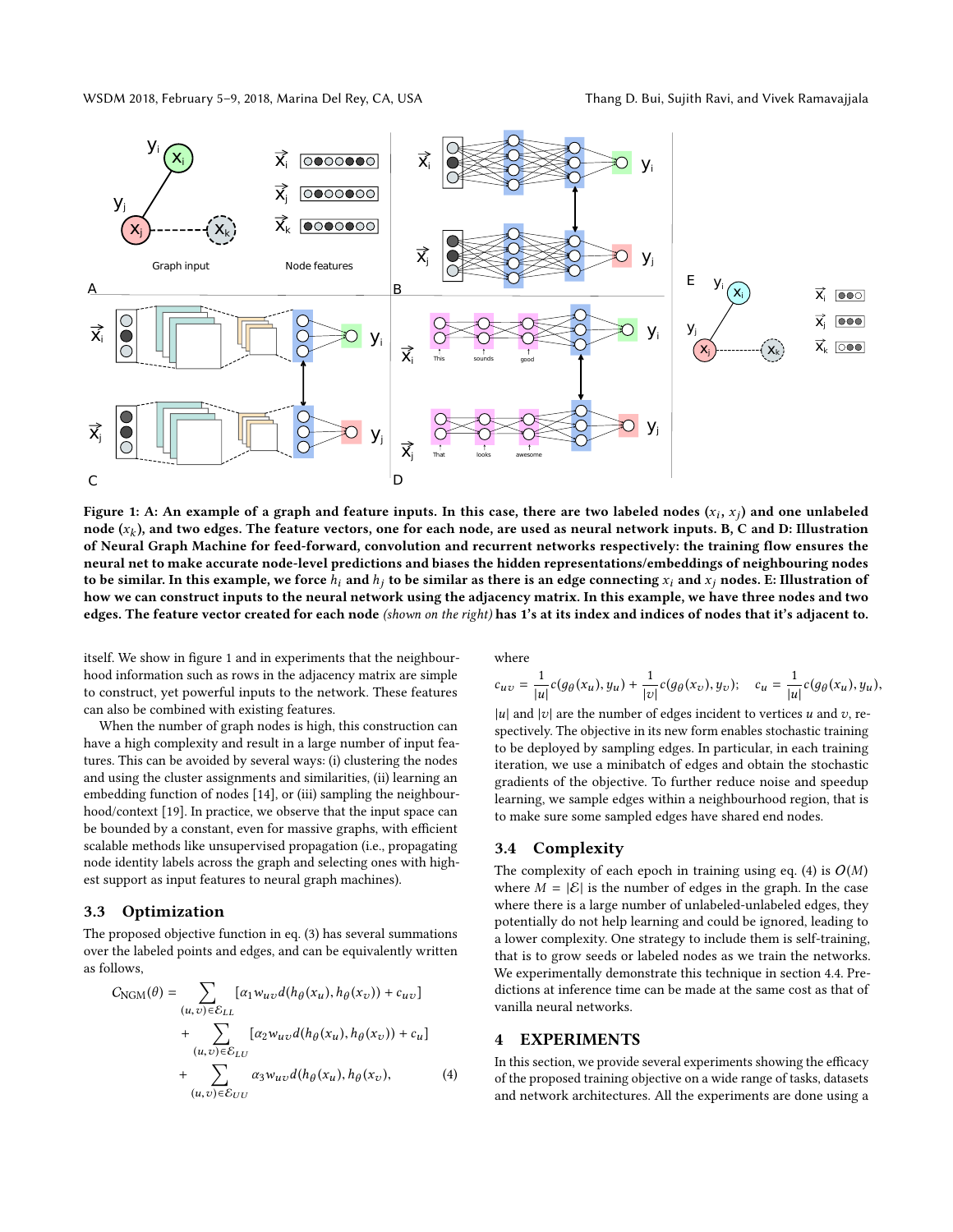Neural Graph Learning: Training Neural Networks Using Graphs WSDM 2018, February 5–9, 2018, Marina Del Rey, CA, USA

TensorFlow implementation [\[1\]](#page-6-12). Models were trained using multiple runs, each experiment was run for a fixed number of time steps and batch size (details described in each section). The observed variance across runs wrt accuracy was small, around  $\pm 0.1\%$  Note that we did not perform any cross-validation to select the regularisation loss or which hidden layers to compare. As such, we expect even better results than ones presented below if there is a more careful selection in place.

# 4.1 Multi-label Classification of Nodes on Graphs

We first demonstrate our approach using a multi-label classification problem on nodes in a relationship graph. In particular, the BlogCatalog dataset [\[2\]](#page-6-13), a network of social relationships between bloggers is considered. This graph has 10,312 nodes, 333,983 edges and 39 labels per node, which represent the bloggers, their social connections and the bloggers' interests, respectively. Following previous approaches in the literature [\[2,](#page-6-13) [6\]](#page-6-14), we train and make predictions using multiple one-vs-rest classifiers.

Since there are no provided features for each node, we use the rows of the adjacency matrix as input features, as discussed in section 3.2 in the main text. Feed-forward neural networks (FFNNs) with one hidden layer of 50 units are employed to map the constructed inputs to the node labels. As we use the test set to construct the graph and augment the training objective, the training in this experiment is transductive. Critically, to combat the unbalanced training set, we employ weighted sampling during training, i.e. making sure each minibatch has both positive and negative examples. In this experiment, we fix  $\alpha_i$  to be equal, and experiment with  $\alpha$  = 0.1 and use the *l*-2 metric to compute the distance *d* between the hidden representations of the networks. In addition, we create a range of train/test splits by varying the number of training points being presented to the networks.

We compare our method (NGM-FFNN) against a two-stage approach that first uses node2vec [\[6\]](#page-6-14) to generate node embeddings and then uses a linear one-vs-rest classifier for classification. The methods are evaluated using two metrics Macro F1 and Micro F1. The average results for different train/test splits using our method and the baseline are included in table [1.](#page-4-1) In addition, we compare NGM-FFNN with a non-augmented FFNN in which  $\alpha = 0$ , i.e. no edge information is used during training. We observe that the graphaugmented training scheme performs better (6% relative improvement on Macro F1 when the training set size is 20% and 50% of the dataset) or comparatively (when the training size is 80%) compared to the vanilla neural networks trained with no edge information. Both methods significantly outperform the approach that uses node embeddings and linear classifiers. We observe the same improvement over node2vec on the Micro F1 metric and NGM-FFNN is comparable to vanilla FFNN ( $\alpha = 0$ ) but outperforms other methods on the recall metric.

These results demonstrate that using the graph itself as direct inputs to the neural network and letting the network figure out a non-linear mapping directly from the raw graph is more effective <span id="page-4-1"></span>Table 1: Macro F1 results for BlogCatalog dataset averaged over 10 random splits. The higher is better. Graph regularized neural networks outperform node2vec embedding and a linear classifer in all training size settings.

| Train  /  Dataset    NGM-FFNN |                | node2vec <sup>1</sup> |
|-------------------------------|----------------|-----------------------|
| 20%                           | 0.191          | 0.168                 |
| 50%<br>80%                    | 0.242<br>0.262 | 0.174<br>0.177        |

than the two-stage approach considered. More importantly, the results also show that using the graph information improves the performance in the limited data regime (for example: when training set is only 20% or 50% of the dataset).

# <span id="page-4-0"></span>4.2 Text Classification using Character-level CNNs

We evaluate the proposed objective function on a multi-class text classification task using a character-level convolutional neural network (CNN). We use the AG news dataset from [\[21\]](#page-7-5), where the task is to classify a news article into one of 4 categories. Each category has 30,000 examples for training and 1,900 examples for testing. In addition to the train and test sets, there are 111,469 examples that are treated as unlabeled examples.

As there is no provided graph structure linking the articles, we create such a graph based on the embeddings of the articles. We restrict the graph construction to only the train set and the unlabeled examples and keep the test set only for evaluation. We use the Google News word2vec corpus to calculate the average embedding for each news article and use the cosine similarity of document embeddings as a similarity metric. Each node is restricted to have a maximum of 5 neighbors.

We construct the CNN in the same way as [\[21\]](#page-7-5) and pick their competitive "small CNN" as our baseline for a more reasonable comparison to our set-up. Our approach employs the same network, but with significantly smaller number of convolutional layers and layer sizes, as shown in table [2.](#page-4-3)

<span id="page-4-3"></span>Table 2: Settings of CNNs for the text classification experiment, including the number of convolutional layers and their sizes. The baseline model is the small CNN from [\[21\]](#page-7-5) and is significantly larger than our model.

| Setting                    |      | Baseline   Our "tiny CNN" |
|----------------------------|------|---------------------------|
| # of conv. layers          |      |                           |
| Frame size in conv. layers | 256  | 32                        |
| # of FC layers             |      |                           |
| Hidden units in FC layers  | 1024 | 256                       |

The networks are trained with the same hyper-parameters as reported in [\[21\]](#page-7-5). We observed that the model converged within 20 epochs (the model loss did not change much) and hence used this as a stopping criterion for this task. Experiments also showed that

<span id="page-4-2"></span> $^{\rm 1}{\rm These}$  results are different compared to [\[6\]](#page-6-14), since we treat the classifiers (one per label) independently. Both methods shown here use the exact same setting and training/test data splits.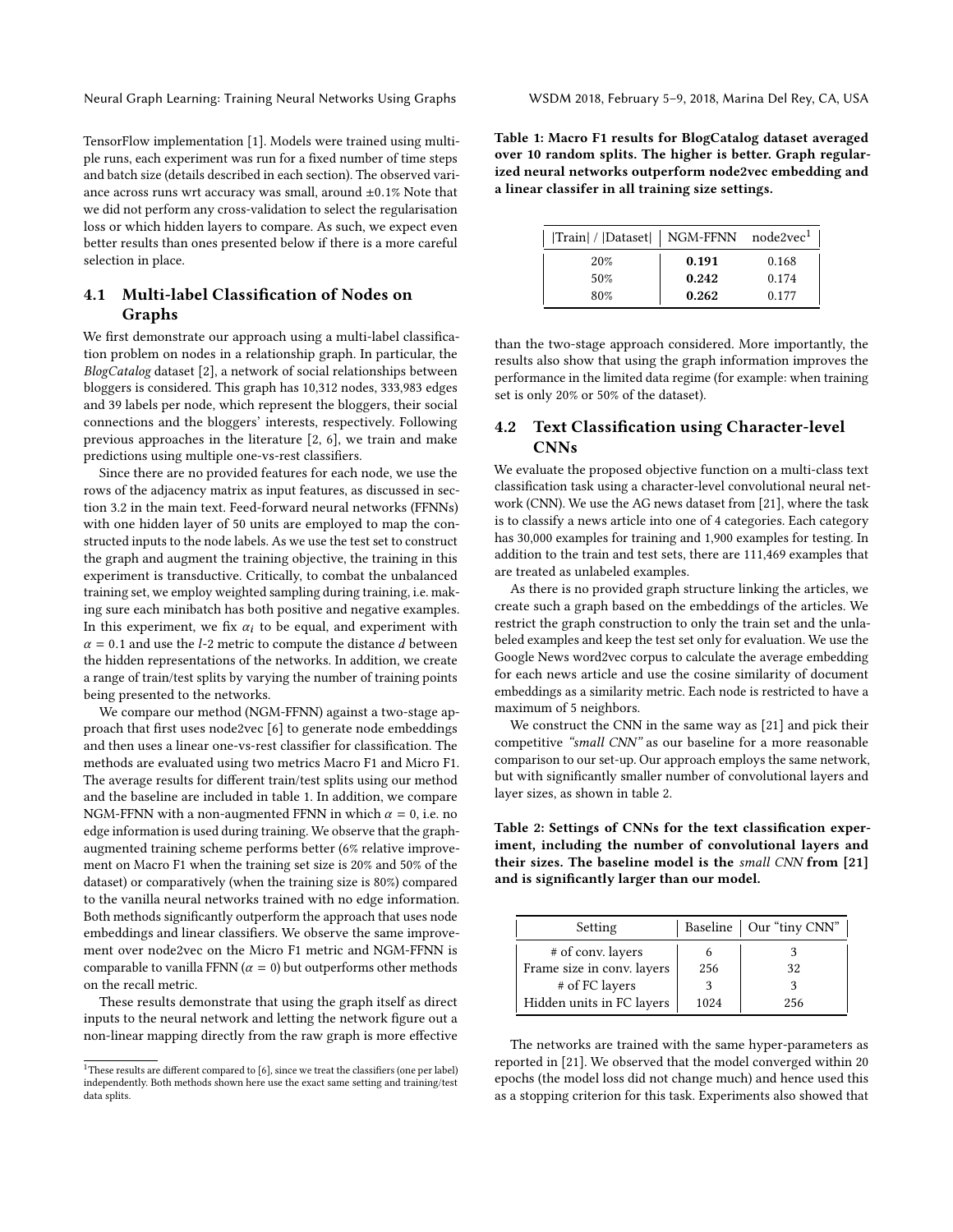running the network for longer also did not change the qualitative performance. We use the cross entropy loss on the final outputs of the network, that is  $d = \text{cross\_entropy}(g(x_u), g(x_v))$ , to compute the distance between nodes on an edge. In addition, we also experiment with a data augmentation technique using an English thesaurus, as done in [\[21\]](#page-7-5).

We compare the "tiny CNN" trained using the proposed objective function with the baseline using the accuracy on the test set in table [3.](#page-5-1) Our approach outperforms the baseline by provides a 1.8% absolute and 2.1% relative improvement in accuracy, despite using a much smaller network. In addition, our model with graph augmentation trains much faster and produces results on par or better than the performance of a significantly larger network, "large CNN" [\[21\]](#page-7-5), which has an accuracy of 87.18 without using a thesaurus, and 86.61 with the thesaurus.

<span id="page-5-1"></span>Table 3: Results for news article categorization using character-level CNNs. Our method gives better predictive accuracy, despite using a much smaller CNN compared to the "small CNN" baseline from  $[21]^\ddag$  $[21]^\ddag$ .

| <b>Network</b>                                             | Accuracy $\%$ |
|------------------------------------------------------------|---------------|
| Baseline <sup>#</sup>                                      | 84.35         |
| Baseline with the saurus augmentation $\ddot{\ddot{\phi}}$ | 85.20         |
| Our "tiny" CNN                                             | 85.07         |
| Our "tiny" CNN with NGM                                    | 86.90         |

## 4.3 Semantic Intent Classification using LSTM RNNs

We compare the performance of our approach for training RNN sequence models (LSTM) for a semantic intent classification task as described in the recent work on SmartReply [\[9\]](#page-6-15) for automatically generating short email responses. One of the underlying tasks in SmartReply is to discover and map short response messages to semantic intent clusters.[2](#page-5-2) We choose 20 intent classes and created a dataset comprised of 5,483 samples (3,832 for training, 560 for validation and 1,091 for testing). Each sample instance corresponds to a short response message text paired with a semantic intent category that was manually verified by human annotators. For example, "That sounds awesome!" and "Sounds fabulous" belong to the sounds good intent cluster.

We construct a sparse graph in a similar manner as the news categorization task using word2vec embeddings over the message text and computing similarity to generate a response message graph with fixed node degree ( $k=10$ ). We use  $l-2$  for the distance metric  $d(\cdot)$  and choose  $\alpha$  based on the development set.

We run the experiments for a fixed number of time steps and pick the best results on the development set. A multilayer LSTM architecture (2 layers, 100 dimensions) is used for the RNN sequence model. The LSTM model and its NGM variant are also compared against other baseline systems—Random baseline ranks the intent categories randomly and Frequency baseline ranks them in order of their frequency in the training corpus. To evaluate the intent prediction quality of different approaches, for each test instance, we compute the rank of the actual intent category rank $_i$  with respect to the ranking produced by the method and use this to calculate the Mean Reciprocal Rank: MRR =  $\frac{1}{N} \sum_{i=1}^{N} \frac{1}{\text{rank}_i}$  We show in table In the mean incrept or a name.  $N\Delta_{i=1}$   $\frac{1}{\text{rank}_i}$  we show in table [4](#page-5-3) that LSTM RNNs with our proposed graph-augmented training objective function outperform standard baselines by achieving a better MRR.

<span id="page-5-3"></span>Table 4: Results for Semantic Intent Classification using graph-augmented LSTM RNNs and baselines. Higher MRR is better.

| Model       | Mean Reciprocal Rank (MRR) |
|-------------|----------------------------|
| Random      | 0.175                      |
| Frequency   | 0.258                      |
| <b>LSTM</b> | 0.276                      |
| NGM-LSTM    | 0.284                      |

#### <span id="page-5-0"></span>4.4 Low-supervision Document Classification

Finally, we compare our method on a task with very limited supervision the PubMed document classification problem [\[16\]](#page-6-16). The task is to classify each document into one of 3 classes, with each document being described by a TF-IDF weighted word vector. The graph is available as a citation network: two documents are connected to each other if one cites the other. The graph has 19,717 nodes and 44,338 edges, with each class having 20 seed nodes and 1000 test nodes. In our experiments we exclude the test nodes from the graph entirely, training only on the labeled and unlabeled nodes.

We train a feed-forward neural network (FFNN) with two hidden layers with 250 and 100 neurons, using the l-2 distance metric on the last hidden layer. The NGM-FFNN model is trained with  $\alpha_i = 0.2$ , while the baseline FFNN is trained with  $\alpha_i = 0$  (i.e., a supervisedonly model). We use self-training to train the model, starting with just the 60 seed nodes (20 per class) as training data. The amount of training data is iteratively increased by assigning labels to the immediate neighbors of the labeled nodes and retraining the model. For the self-trained NGM-FFNN model, this strategy results in incrementally growing the neighborhood and thereby, LL and LU edges in equation [4](#page-3-2) objective.

We compare the final NGM-FFNN model against the FFNN baseline and other techniques reported in [\[19\]](#page-7-4) including the Planetoid models [\[19\]](#page-7-4), semi-supervised embedding [\[18\]](#page-7-3), manifold regression [\[3\]](#page-6-8), transductive SVM [\[8\]](#page-6-1), label propagation [\[24\]](#page-7-6), graph embeddings [\[14\]](#page-6-9) and a linear softmax model. Full results are included in table [5.](#page-6-17) The results show that the NGM model (without any tuning) outperforms many baselines including FFNN, semi-supervised embedding, manifold regularization and Planetoid-G/Planetoid-T, and compares favorably to Planetoid-I. Most importantly, this result demonstrates the graph augmentation scheme can lead to better regularised neural networks, especially in low sample regime (20 samples per class in this case). We believe that with tuning, NGM accuracy can be improved even further.

<span id="page-5-2"></span> $2$ For details regarding SmartReply and how the semantic intent clusters are generated, refer [\[9\]](#page-6-15).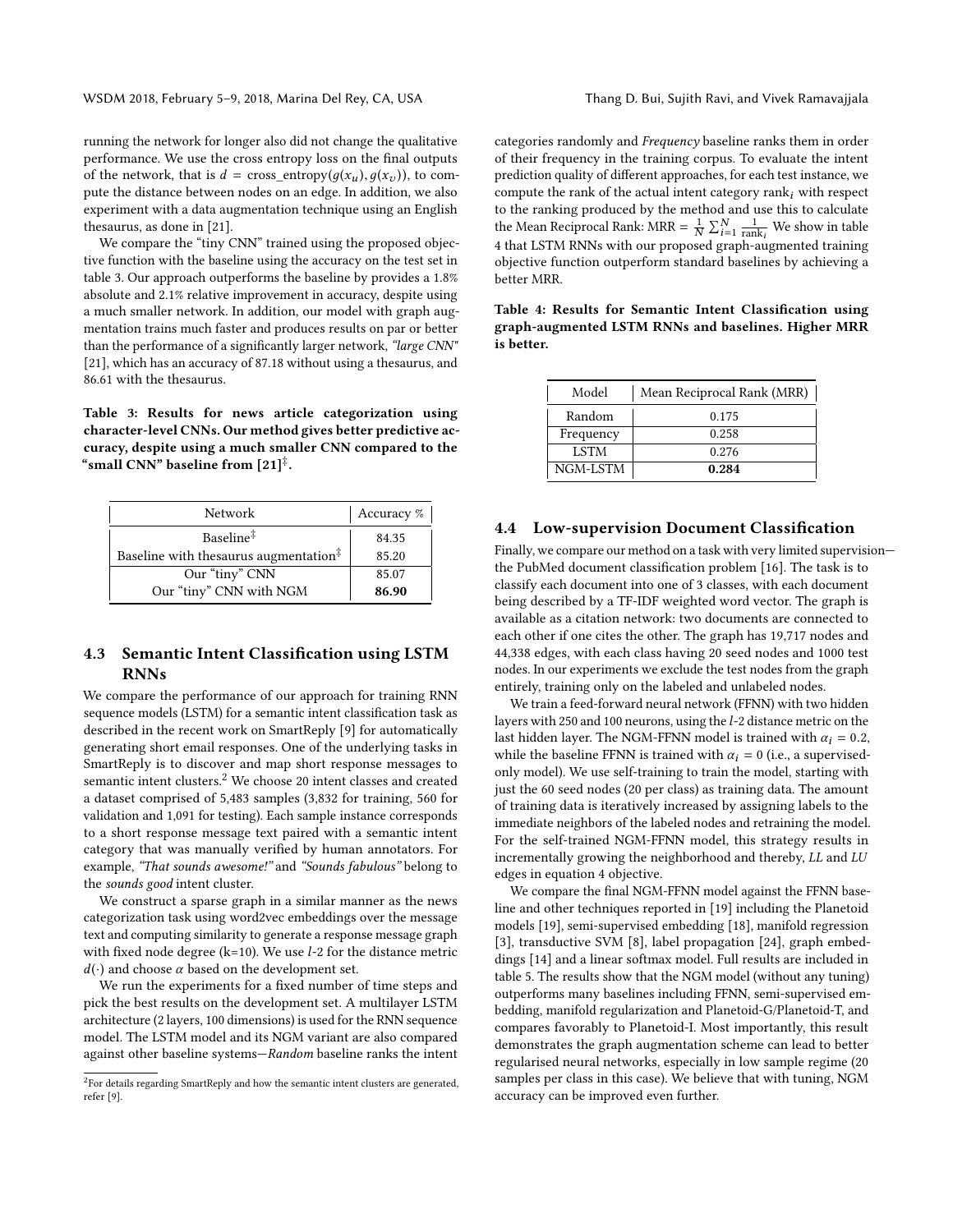Neural Graph Learning: Training Neural Networks Using Graphs WSDM 2018, February 5–9, 2018, Marina Del Rey, CA, USA

<span id="page-6-17"></span>Table 5: Results for document classification on the PubMed dataset using neural networks. The top results are taken from [\[19\]](#page-7-4). The bottom two rows are ours, with the NGM training outperforming all other baselines, except Planetoid-I. Please see text for relevant references.

| Method                    | Accuracy |
|---------------------------|----------|
| Linear + Softmax          | 0.698    |
| Semi-supervised embedding | 0.711    |
| Manifold regularization   | 0.707    |
| <b>Transductive SVM</b>   | 0.622    |
| Label propagation         | 0.630    |
| Graph embedding           | 0.653    |
| Planetoid-I               | 0.772    |
| Planetoid-G               | 0.664    |
| Planetoid-T               | 0.757    |
| Feed-forward NN           | 0.709    |
| NGM-FFNN                  | 0.759    |

## 5 CONCLUSIONS

We have revisited graph-augmentation training of neural networks and proposed Neural Graph Machines as a general framework for doing so. Its objective function encourages the neural networks to make accurate node-level predictions, as in vanilla neural network training, as well as constrains the networks to learn similar hidden representations for nodes connected by an edge in the graph. Importantly, the objective can be trained by stochastic gradient descent and scaled to large graphs.

We validated the efficacy of the graph-augmented objective on various tasks including bloggers' interest, text category and semantic intent classification problems, using a wide range of neural network architectures (FFNNs, CNNs and LSTM RNNs). The experimental results demonstrated that graph-augmented training almost always helps to find better neural networks that outperforms other techniques in predictive performance or even much smaller networks that are faster and easier to train. Additionally, the node-level input features can be combined with graph features as inputs to the neural networks. We showed that a neural network that simply takes the adjacency matrix of a graph and produces node labels, can perform better than a recently proposed two-stage approach using sophisticated graph embeddings and a linear classifier. Our framework also excels when the neural network is small, or when there is limited supervision available. We note that though overall complexity is linear in the number of edges in the graph, in practice NGM is more robust compared to the standard training method (without regularisation) and that it can converge to a better solution given a fixed time budget. We attribute this effect to the graph structure used for optimization within each mini-batch rather than individual training examples in baseline networks.

While our objective can be applied to multiple graphs which come from different domains, we have not fully explored this aspect and leave this as future work. We expect the domain-specific networks can interact with the graphs to determine the importance of each domain/graph source in prediction. We also did not explore

using graph regularisation for different hidden layers of the neural networks; we expect this is key for the multi-graph transfer setting [\[20\]](#page-7-7). Another possible future extension is to use our objective on directed graphs, that is to control the direction of influence between nodes during training.

## ACKNOWLEDGMENTS

The authors would like to thank the Google Expander team for insightful feedback.

#### REFERENCES

- <span id="page-6-12"></span>[1] Martín Abadi, Ashish Agarwal, Paul Barham, Eugene Brevdo, Zhifeng Chen, Craig Citro, Greg S. Corrado, Andy Davis, Jeffrey Dean, Matthieu Devin, Sanjay Ghemawat, Ian Goodfellow, Andrew Harp, Geoffrey Irving, Michael Isard, Yangqing Jia, Rafal Jozefowicz, Lukasz Kaiser, Manjunath Kudlur, Josh Levenberg, Dan Mané, Rajat Monga, Sherry Moore, Derek Murray, Chris Olah, Mike Schuster, Jonathon Shlens, Benoit Steiner, Ilya Sutskever, Kunal Talwar, Paul Tucker, Vincent Vanhoucke, Vijay Vasudevan, Fernanda Viégas, Oriol Vinyals, Pete Warden, Martin Wattenberg, Martin Wicke, Yuan Yu, and Xiaoqiang Zheng. 2015. TensorFlow: Large-Scale Machine Learning on Heterogeneous Systems. (2015).<http://tensorflow.org/> Software available from tensorflow.org.
- <span id="page-6-13"></span>[2] Nitin Agarwal, Huan Liu, Sudheendra Murthy, Arunabha Sen, and Xufei Wang. 2009. A Social Identity Approach to Identify Familiar Strangers in a Social Network.. In 3rd International AAAI Conference on Weblogs and Social Media (ICWSM09).
- <span id="page-6-8"></span>[3] Mikhail Belkin, Partha Niyogi, and Vikas Sindhwani. 2006. Manifold regularization: A geometric framework for learning from labeled and unlabeled examples. Journal of machine learning research 7, Nov (2006), 2399–2434.
- <span id="page-6-3"></span>[4] Yoshua Bengio, Olivier Delalleau, and Nicolas Le Roux. 2006. Label propagation and quadratic criterion. In Semi-supervised learning, O Chapelle, B Scholkopf, and A Zien (Eds.). MIT Press, 193–216.
- <span id="page-6-10"></span>[5] Michaël Defferrard, Xavier Bresson, and Pierre Vandergheynst. 2016. Convolutional neural networks on graphs with fast localized spectral filtering. In Advances in Neural Information Processing Systems. 3837–3845.
- <span id="page-6-14"></span>Aditya Grover and Jure Leskovec. 2016. node2vec: Scalable Feature Learning for Networks. In Proceedings of the 22nd ACM SIGKDD International Conference on Knowledge Discovery and Data Mining, San Francisco, CA, USA, August 13-17, 2016. 855–864.
- <span id="page-6-5"></span>[7] Geoffrey Hinton, Li Deng, Dong Yu, George E Dahl, Abdel-rahman Mohamed, Navdeep Jaitly, Andrew Senior, Vincent Vanhoucke, Patrick Nguyen, Tara N Sainath, et al. 2012. Deep neural networks for acoustic modeling in speech recognition: The shared views of four research groups. IEEE Signal Processing Magazine 29, 6 (2012), 82–97.
- <span id="page-6-1"></span>[8] Thorsten Joachims. 1999. Transductive inference for text classification using support vector machines. In International Conference on Machine Learning.
- <span id="page-6-15"></span>[9] Anjuli Kannan, Karol Kurach, Sujith Ravi, Tobias Kaufmann, Andrew Tomkins, Balint Miklos, Greg Corrado, Laszlo Lukacs, Marina Ganea, Peter Young, and Vivek Ramavajjala. 2016. Smart Reply: Automated Response Suggestion for Email. In Proceedings of the ACM SIGKDD Conference on Knowledge Discovery and Data Mining (KDD).
- <span id="page-6-2"></span>[10] Diederik P Kingma, Shakir Mohamed, Danilo Jimenez Rezende, and Max Welling. 2014. Semi-supervised learning with deep generative models. In Advances in Neural Information Processing Systems. 3581–3589.
- <span id="page-6-11"></span>[11] Thomas N Kipf and Max Welling. 2016. Semi-Supervised Classification with Graph Convolutional Networks. arXiv preprint arXiv:1609.02907 (2016).
- <span id="page-6-6"></span>[12] Alex Krizhevsky, Ilya Sutskever, and Geoffrey E Hinton. 2012. Imagenet classification with deep convolutional neural networks. In Advances in Neural Information Processing Systems. 1097–1105.
- <span id="page-6-0"></span>[13] Dong-Hyun Lee. 2013. Pseudo-Label: The Simple and Efficient Semi-Supervised Learning Method for Deep Neural Networks. In ICML 2013 Workshop : Challenges in Representation Learning (WREPL).
- <span id="page-6-9"></span>[14] Bryan Perozzi, Rami Al-Rfou, and Steven Skiena. 2014. Deepwalk: Online learning of social representations. In Proceedings of the 20th ACM SIGKDD international conference on Knowledge discovery and data mining. ACM, 701–710.
- <span id="page-6-4"></span>[15] Sujith Ravi and Qiming Diao. 2016. Large Scale Distributed Semi-Supervised Learning Using Streaming Approximation. In Proceedings of the 19th International Conference on Artificial Intelligence and Statistics. 519–528.
- <span id="page-6-16"></span>[16] Prithviraj Sen, Galileo Namata, Mustafa Bilgic, Lise Getoor, Brian Galligher, and Tina Eliassi-Rad. 2008. Collective classification in network data. AI magazine 29, 3 (2008), 93.
- <span id="page-6-7"></span>[17] Ilya Sutskever, Oriol Vinyals, and Quoc V Le. 2014. Sequence to sequence learning with neural networks. In Advances in Neural Information Processing Systems. 3104– 3112.